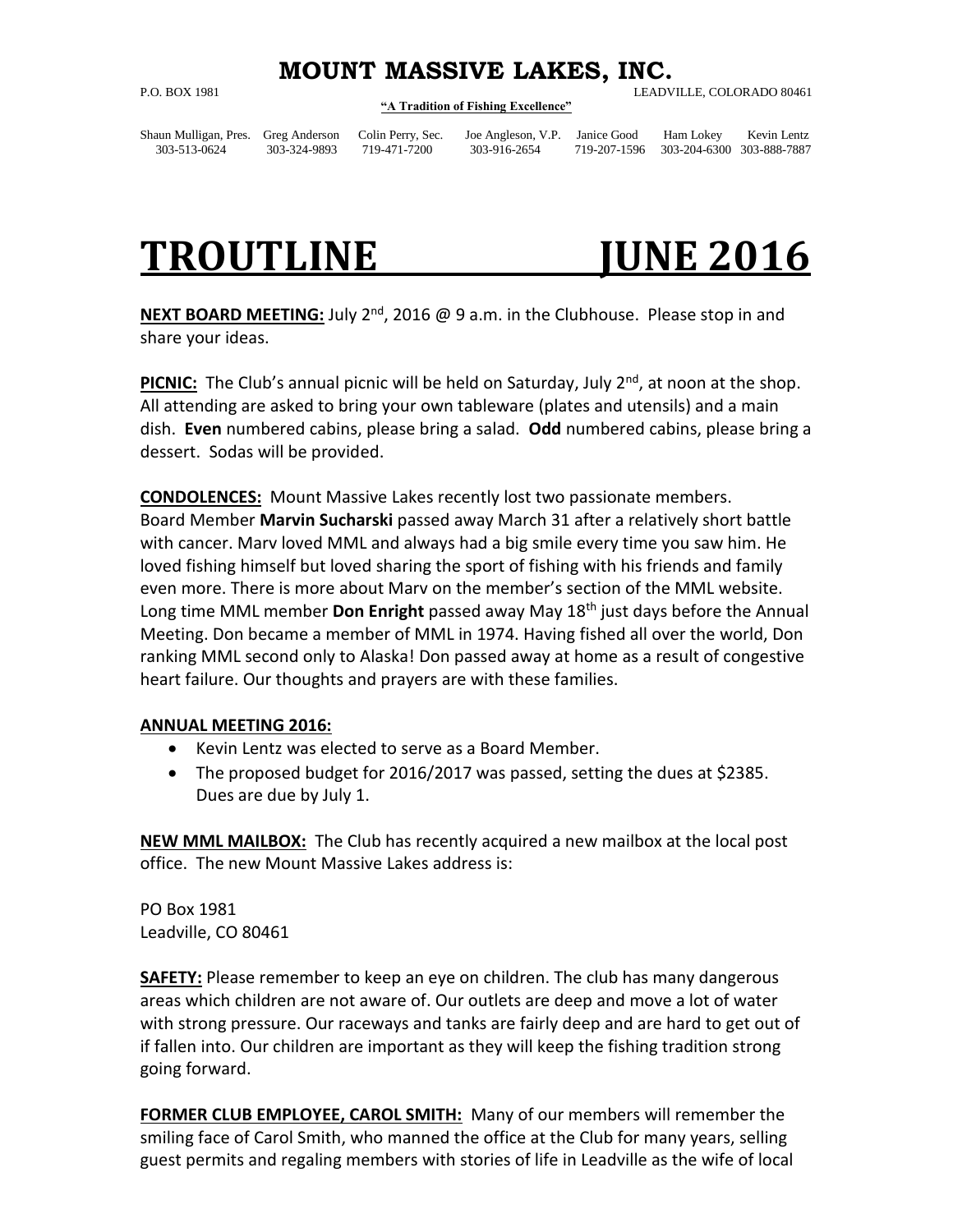rancher and veterinarian, Bernard Smith. Carol has recently talked about going to see the ocean. At this time, Carol is staying with her daughter, Kate, in Gold Beach, OR. She loves hearing from members and former members, so if you would like to drop her a line you can do so in care of:

**Bortons** PO Box 1082 Gold Beach, OR 97444 Please visit the club website periodically for the latest information and current address for Carol.

**2016 RAINBOW STOCKING:** We will be stocking our 2016 Triploid rainbows on June 6, 27, July 5, 25, and August 15. We have 11,418 catchables left to stock, which is consistent with our catchable stocking goal for this year. We will restart the super catchable program in 2017. If you would like to help stock on any of these dates, please contact Brent at 719-293-5441.

**2016 TRIPLOID RAINBOWS:** We currently have 8,887 triploids and they are 17.5'' long. We also have 2,531 Cutbows that we will add to this stocking class, these fish are 15.5" long. These two classes of fish are growing very well and are healthy. The Cutbows will be stocked last so we can utilize warm water during the summer months to help them attain a normal stocking size. These fish are currently in New Pond, Pond 2, and Hatchery Pond.

**2017 KAMLOOPS RAINBOWS:** We currently have 20,780 and they are 11.5". These fish will be grown all summer to become our catchables in 2017, plus we will hold back 2,500 for our super catchable program for 2018. These fish will also be part of our 2016 INAD-SLICE program. This program controls gill lice, a problematic parasite that attacks our rainbow trout. For more information about this program, please see the attachment under the Managers Corner section of the club website. These fish are currently in Jones Pond, Pasture Pond, and Pond 1. After we stocked out Pasture Pond this spring, we cleaned it and were able to thin Jones Pond. This provided us the opportunity to put the fish into warmer water with less crowded conditions, which will provide better growth and less disease. We will continue to move these fish around as ponds are stocked out this summer.

**2018 TRIPLOID RAINBOWS:** Our triploids are healthy and growing fast. They are seven months old and already 4.5". We currently have 29,084. We graded these fish in April and kept around 29,000. Grading allows us to keep the bigger fish, keep uniform size, and gives us an accurate number of remaining fish. Instead of only keeping 28,000, we decided to keep 29,000 to help with disease and predation throughout the summer until we grade them again this fall. We will keep 24,000 this fall when they get graded for the last time, which is also more compared to previous years, to help with winter predation from bald eagles and coyotes. We will put these fish into Jones Pond, Pond 1, and Hatchery Pond for the winter. The water temperatures have been rising slightly and this spring has provided us with great temperatures to grow these fish fast and also keep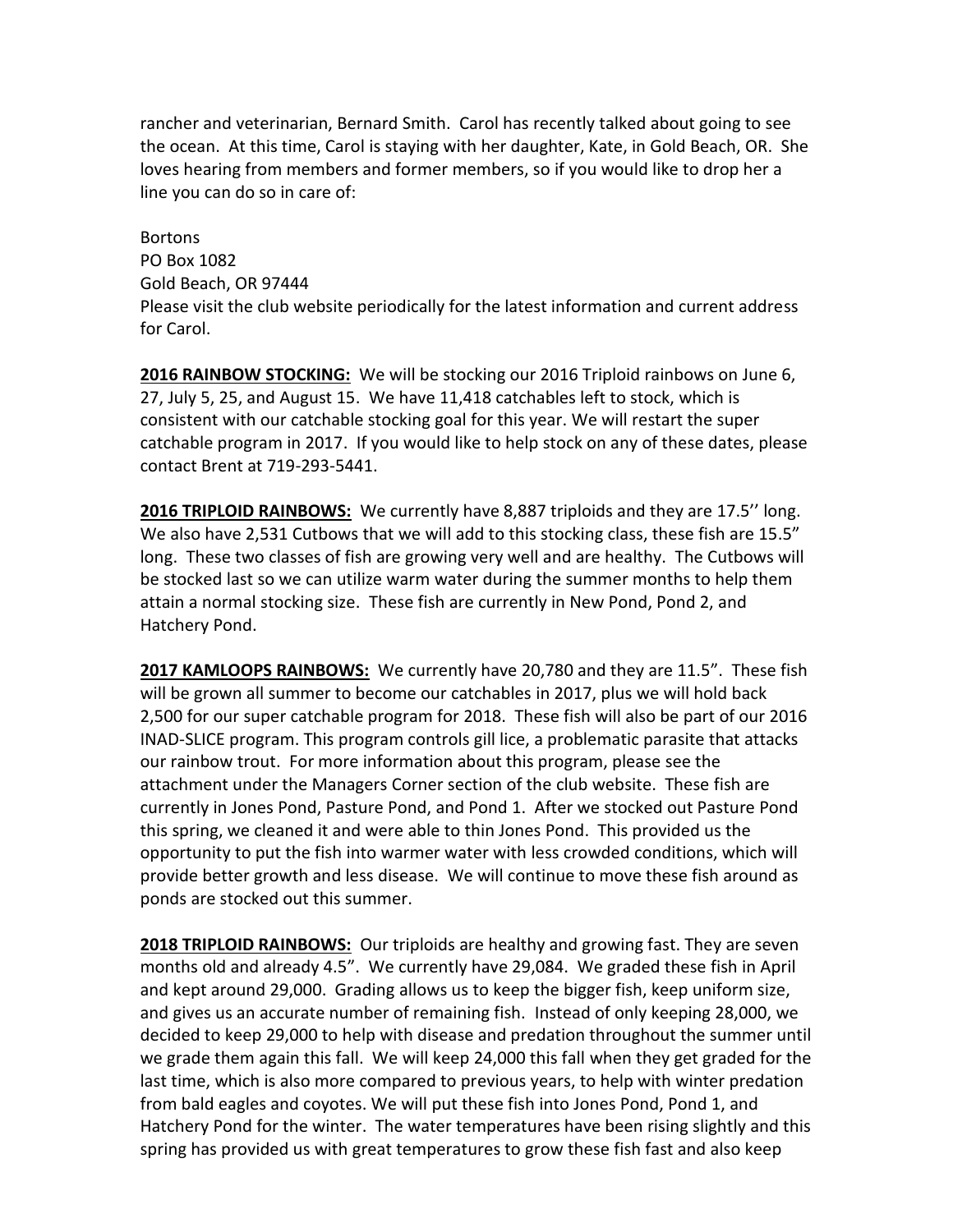them healthy. As these fish keep growing, we will continue to move them into more raceways, ponds and tanks to keep them thinned out and healthy.

**2016 BROWN TROUT:** We currently have 7,264 and they are 2.5''. Our 2016 brown trout are from MML brown trout eggs and are growing well. Although these brown trout grow slightly slower than the ones we received from CPW in 2013 and 2014, we expect these fish to reach 3'' by July. We will stock 2,545 into Lakes 6, 8, 9, 10, 12, 15, 18, and 20.

**2017 CUTTHROAT TROUT SPAWNING:** Over the past three years we have been able to start a brood stock for these fish in Lakes 5 and 12. We expect these fish to spawn and we hope to take eggs from these fish in June. We stocked 1,250 3.7" fingerlings into Lakes 2,3,8, and 12 on April 21<sup>st</sup>. We also stocked 200 cutthroats from our 2015 class into Lake 7 at the same time. These fish were 7.2" long. These two year classes of cutthroat stocked into Lake 7 will provide more cutthroat trout fishing opportunities and also create another broodstock. Our traps are in and so far the cutthroat have not started spawning yet. With warmer temperatures in the forecast, we expect the water to begin to warm up which will trigger these fish to begin running.

**2016 TIGER TROUT:** We currently have 1,934 and they are 2.4". We plan to stock 800 into Lakes 2,15,21, and 26 when they reach 3" around August  $1<sup>st</sup>$ . We had an excellent egg take this year, supplying us with extra fish to possibly use in other lakes.

**19" RULE:** Please remember, beginning in 2013 the MML rule to allow harvest of one (1) fish over 19" has been amended. Drought conditions in 2012 and 2013 resulted in the loss of the super catchable program which produced most of these of fish. The super catchable program will be resurrected. However, fish 19" or larger cannot be produced until 2017. **Therefore all fish 19'' or larger must be returned to the water immediately.** If you see anyone violating this rule, please get the badge number and notify staff at 719-293-5441 or 719-293-5423.

**RETIREMENT:** A gracious thank you to MML members, its BOD and staff for the awesome retirement gift. Shelly and I will put it to good use. It has been a pleasure to work for MML for 34 years. Much was accomplished primarily due to the support, enthusiasm and help from the membership. To be a part of the success and the progress that was achieved has been extremely rewarding. Although difficult, stepping aside was necessary. Managing and maintaining MML requires youthful strength, attitude and endurance. Unfortunately, all of these qualities diminish with age. Effectiveness and efficiency are sacrificed with the effects on these of age. Keeping MML a "Tradition of Fishing Excellence" requires that these attributes are personified in the staff. Not to worry, MML's future is as bright as the past because the young staff, Brent and Bryan, are committed, dedicated, self- motivated, intelligent and well trained.

Thank you for the great ride. Greg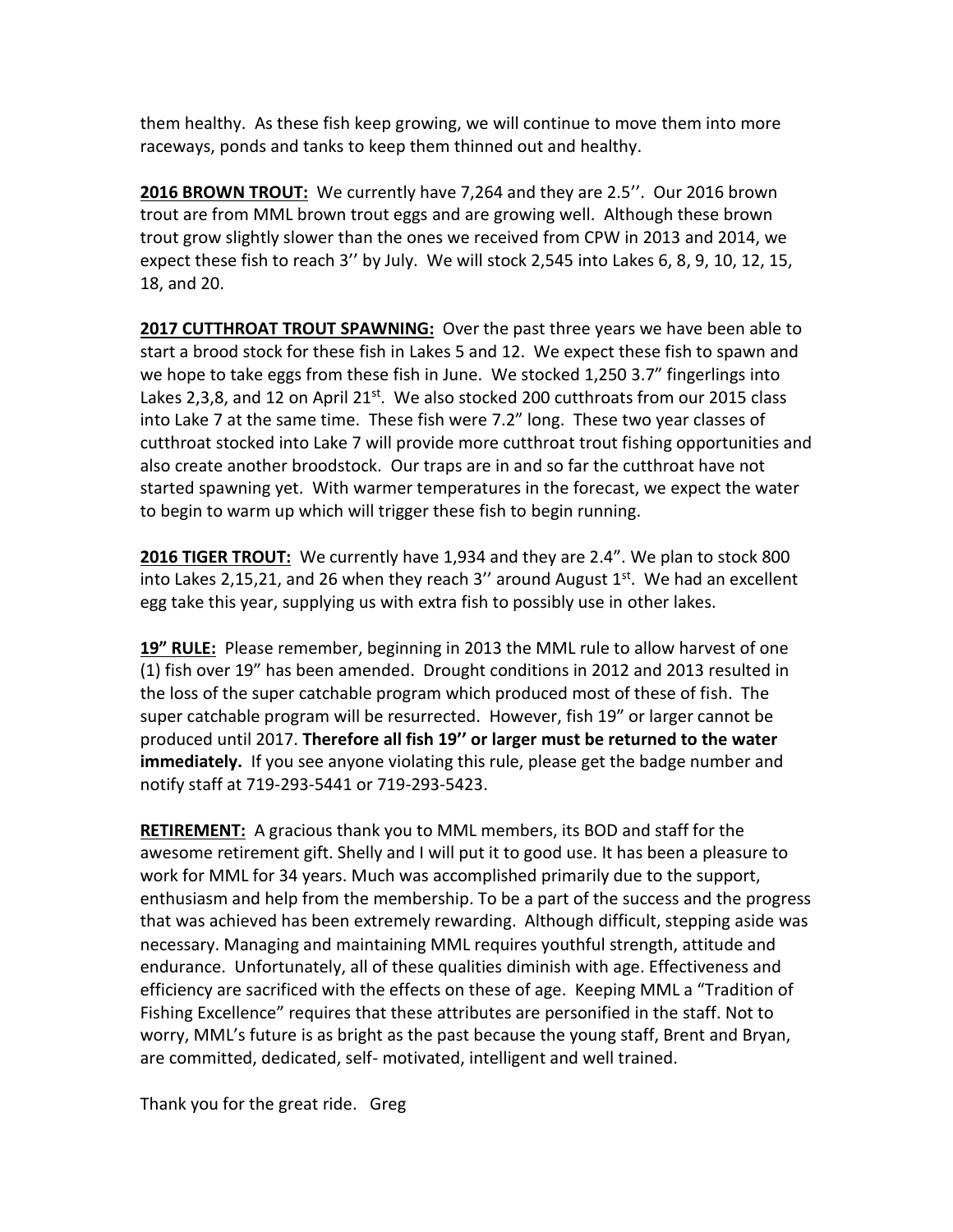**WATER FLOWS:** We had two snow storms come through in April which considerably helped the snowpack on Weston Pass. As of the last week of May, the Arkansas Valley was 158% snowpack. We are currently taking our full 8 CFS water right as the spring runoff has begun this week. All the lakes are full and our entire water system is running. We turned Home Row Ditch on in mid May and will keep it running as long as we can. If you have a cabin close to the Home Row Ditch, please try to keep it free of any debris to prevent build up and possible flooding.

**FOR SALE LIST:** Is no longer part of the "Troutline" but is located on the MML website. Please contact Shaun Mulligan (303-513-0624) if you wish to list a membership or other items for sale.

**MML WEBSITE:** If you have not had a chance to check out the new website, please do so at mountmassivelakes.org, password Fishing1. The "for sale section is now up and running and also check for updates in the "Managers Corner" section for the latest news and recent activity from MML staff. The website will also provide information such as fishing status, club updates, BOD meeting dates/times/locations, annual meeting date/time, and previous club material such as Troutline. We would like to thank BOD member Gregg Anderson for all the great work he has done to make this new website successful and current.

**MML VEHICLE WINDOW STICKERS:** We have new MML stickers (old ones don't need to be replaced) for members to place on the window of their vehicles. Please stop by the office next time you're at the Club if you would like one.

**DUMPSTERS:** Please remember that our dumpsters are for household trash only. Construction materials, furniture, appliances, oil, paint, tires, auto parts, etc, are prohibited and must be hauled to the dump. The Lake County Landfill is located at 1500 CR 6, Leadville, CO 80461. The hours are 8am to 5pm, Friday – Tuesday.

**BURNPILE:** The burn pile is to be no larger than 15' x 15' in size. It is for slash only. Please do not put construction materials or metal/steel objects in the pile. Last fall, we found steel pipes, barbed wire, and various sorts of hardware throughout the pile.

**NEED COPIES OF MT. MASSIVE LAKES BY-LAWS, RULES AND REGULATIONS, LAND USE APPLICATIONS AND RULES AND REGULATIONS OR MAPS OF THE CLUB?** They are available to the membership and can either be downloaded from the website or are available in plastic file holders mounted on the wall inside the Clubhouse, just to the right as you enter the Clubhouse door. If you elect to acquire them at the Clubhouse, limit one per member, please!

**LAND USE PERMIT APPLICATIONS:** Remember, if you are planning a construction project at your cabin you will need to follow Mt. Massive Rules and Regulations governing Land Use. These rules, published on the website or available at the Clubhouse, include submitting a Land Use Application to the Land Use Committee for their approval, **prior** to starting construction. The rules state **"A PERMIT IS REQUIRED**